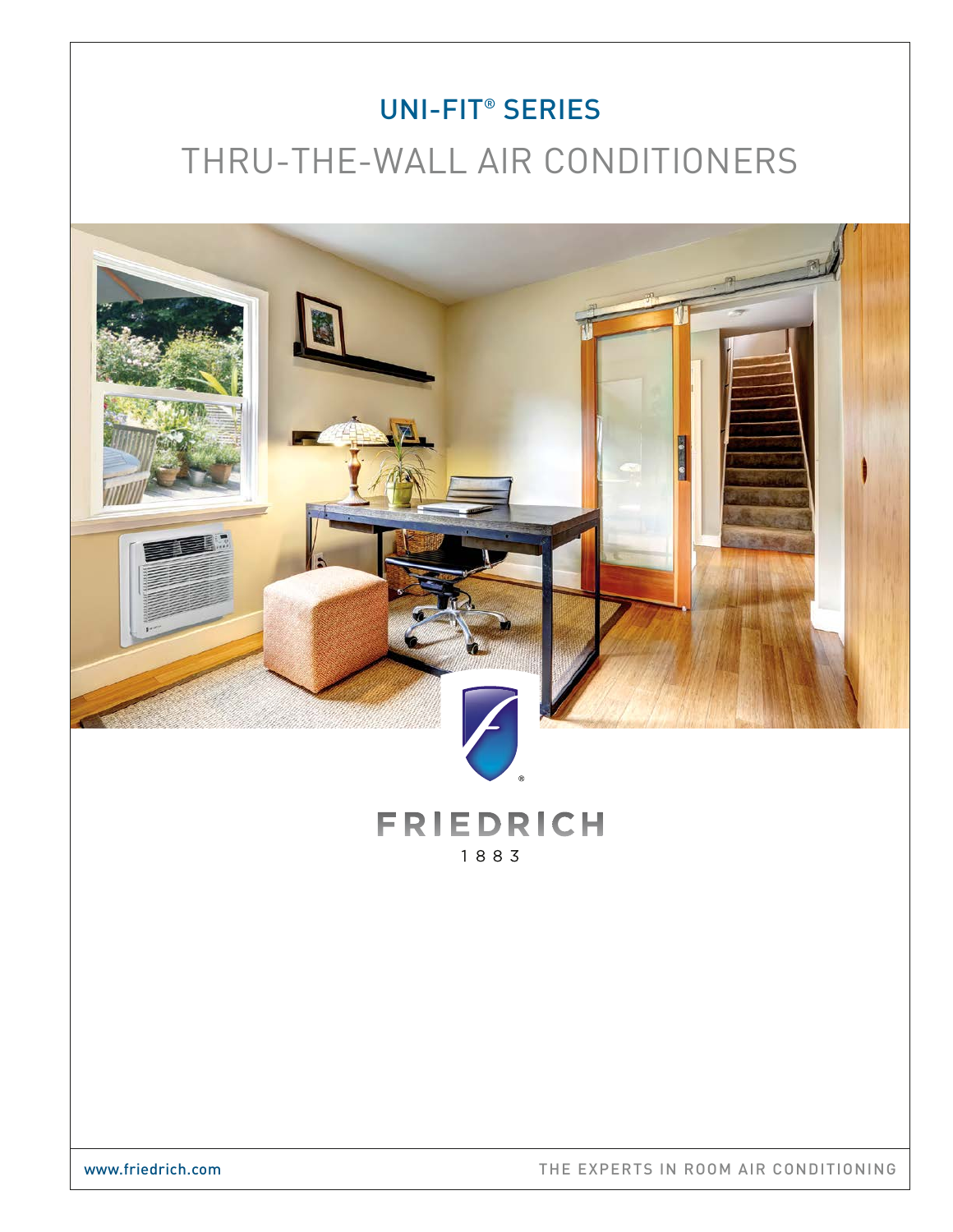# Uni-Fit®

# Thru-the-wall Air Conditioners

Universal fit for easy replacement in existing 24 1/2", 26" or 27" sleeves

| E.<br><b>STATISTICS</b> |   |
|-------------------------|---|
|                         |   |
|                         |   |
|                         |   |
|                         |   |
|                         |   |
|                         |   |
|                         |   |
|                         |   |
|                         |   |
|                         |   |
|                         |   |
|                         |   |
|                         |   |
|                         |   |
|                         |   |
|                         | ÷ |
|                         |   |
|                         |   |



#### **COMFORT & CONVENIENCE**

- 6-way air flow control
- Remote control
- 24-hour timer
- Check filter reminder
- 3-speed fan on cool only models
- 2-speed fan on heat/cool models
- Auto restart
- Defrost control

### **EARTH FRIENDLY**

- Zero Ozone Depletion Refrigerants
- R32 refrigerant with low Global Warming Potential (select models)
- ENERGY STAR<sup>®</sup> qualified models
- Money Saver® setting saves money by operating the fan only when cooling



#### **HEALTH AND INDOOR AIR QUALITY**

- Washable antimicrobial filter
- Stale air exhaust

#### **INSTALLATION FEATURES**

- Universal fit decorative trim ring
- Chassis designed to fit 24 ½" to 27" sleeves
- USC sleeve fits standard 26" sleeve opening. See installation manual for exact dimensions.

# Different brand? No problem. Uni-Fit® installs in many existing sleeves.

| Sleeve<br><b>Dimensions</b>          | Friedrich<br><b>USC Sleeve</b> | Amana   | Carrier<br>(51S)<br><b>Series</b> | Fedders/Emerson/<br><b>Friedrich WSE</b> | Emerson/<br><b>Fedders</b> | GE/<br>Hotpoint | <b>Whirlpool</b> | White-Westinghouse/<br><b>Frigidaire/ Carrier (52F</b><br>Seriesl |
|--------------------------------------|--------------------------------|---------|-----------------------------------|------------------------------------------|----------------------------|-----------------|------------------|-------------------------------------------------------------------|
| 15 5/8"<br>151/2"<br>Height (inches) |                                | 16 7/8" | 16 3/4"                           | 15 3/4"                                  | 15 5/8"                    | 161/2"          | 15 1/4"          |                                                                   |
| Width (inches)                       | 25 7/8"                        | 26"     | 253/4"                            | 27"                                      | 263/4"                     | 26"             | 25 7/8"          | 25 1/2"                                                           |
| Depth (inches)                       | 163/4"                         | 16 7/8" | 18 5/8"                           | 16 3/4" or 19 3/4"                       | 15"                        | 16 7/8"         | 17 1/8" or 23"   | 16", 17 1/2" or 22"                                               |

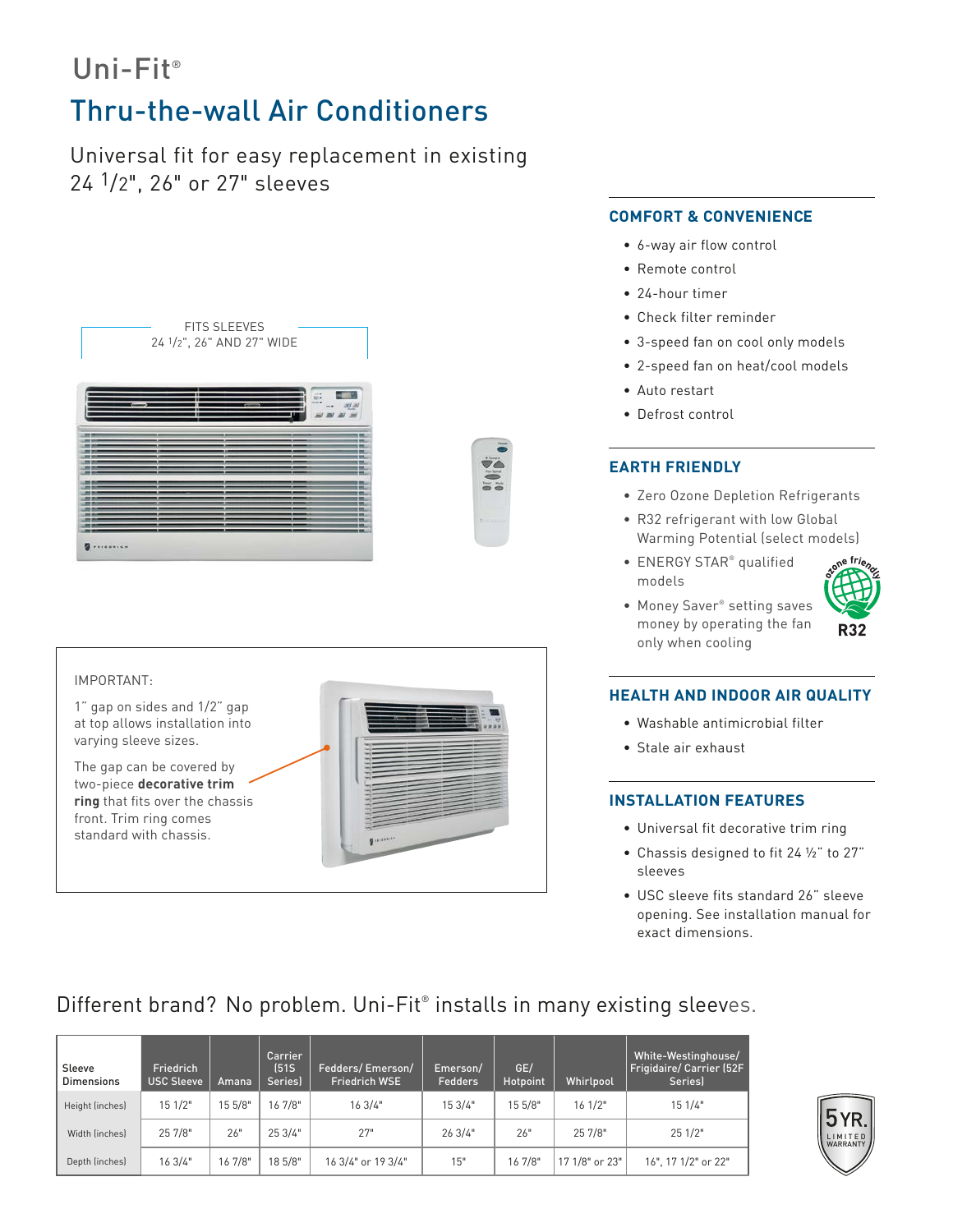# OPTIONAL ACCESSORIES

## UNI-FIT® USC SLEEVE EXTERIOR GRILLES



#### STANDARD GRILLE

Ships with USC sleeve. Expanded aluminum grille designed for use with USC sleeve.



#### REPLACEMENT GRILLE

Ships with US/UE chassis. Black plastic for use on existing sleeves without any grille.



### ARCHITECTURAL GRILLE-UXAA

Optional extruded brushed aluminum grille.

#### IMPORTANT:

When installing into an existing sleeve, consult Installation Section of your Installation/Operation Manual to determine whether or not the grille needs to be replaced and/or a baffle adapter (included with chassis) should be used.

USC wall sleeve ships with weather panels and grille.

Sleeve is shown at right with standard painted steel inner panel, painted steel outer panel and standard grille Inner weather panel USC sleeve Comment Couter weather panel Standard grille









# SLEEVE/CHASSIS DIMENSIONS

|                      |              |       |                                 | Depth<br>with | <b>Minimum</b><br><b>Extension</b> | <b>Minimum</b><br><b>Extension</b> |        | Thru-the-wall<br>Finished Hole |            |
|----------------------|--------------|-------|---------------------------------|---------------|------------------------------------|------------------------------------|--------|--------------------------------|------------|
| Model                | Height       | Width | Depth                           | Front         | Into Room                          | Outside                            | Height | Width                          | Max. Depth |
| Uni-Fit <sup>®</sup> |              |       |                                 |               |                                    |                                    |        |                                |            |
| <b>USC Sleeve</b>    |              |       | 15 1/2" 25 7/8" 16 3/4" 20 1/2" |               | $\overline{a}$                     | 1/2"                               |        | 15 3/4" 26 1/8"                | 16.1/4"    |
| US. UE Chassis       | $143/8"$ 24" |       | 18 1/2" 20 1/8"                 |               | 33/4"                              | $\overline{\phantom{0}}$           |        |                                |            |

### IMPORTANT:

US and UE chassis w/front fully installed into USC sleeve extends into the room as shown at right  $\left(\begin{matrix}A\end{matrix}\right)$ .